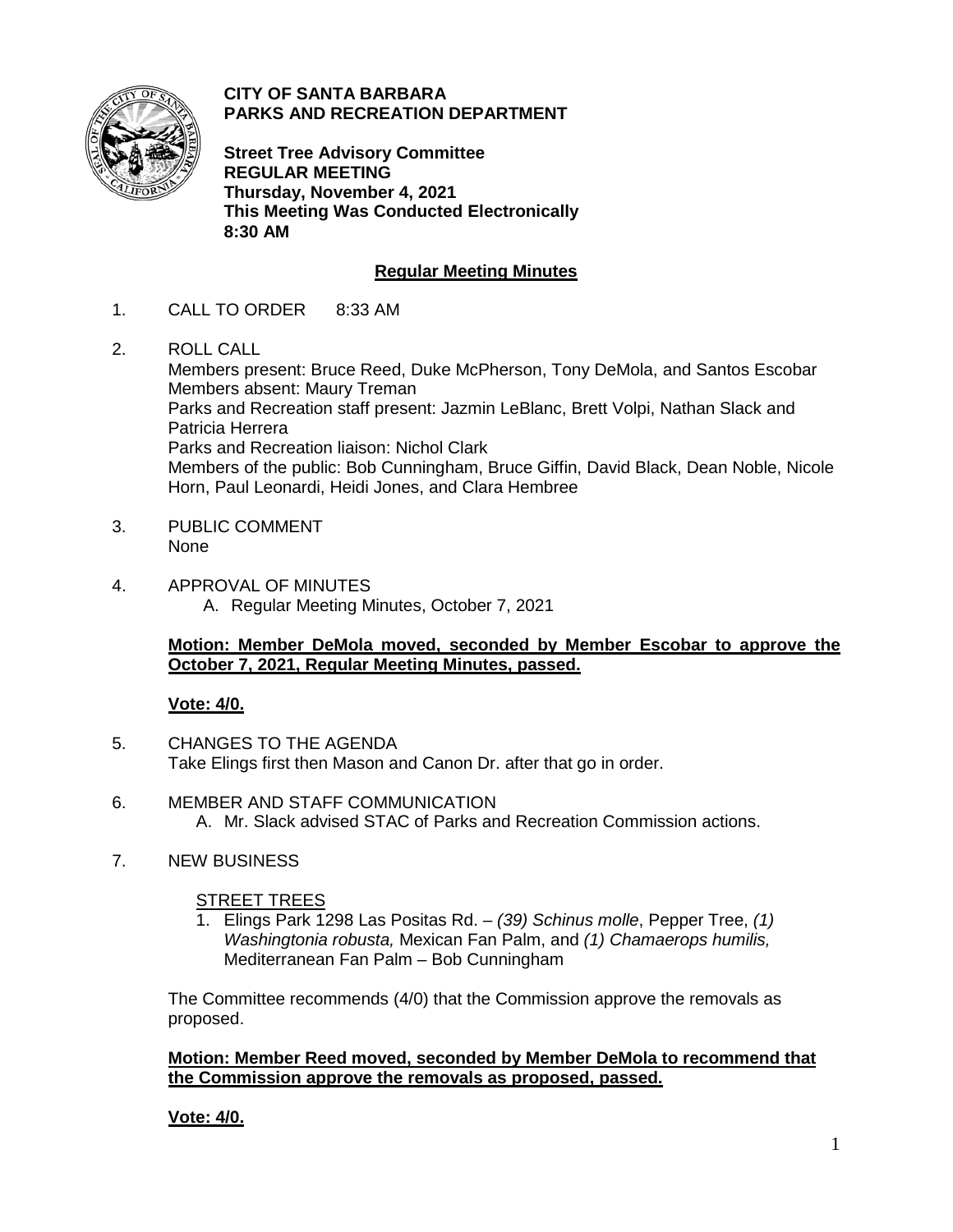2. 121 E. Mason St. – (22) various trees – Nicole Horn

The Committee recommends (4/0) that the Commission approve the removal of the *(21)* street trees and *(1)* setback Lemon Bottlebrush tree as proposed, on the condition the applicant relocate the remaining *(2)* Fan Palms that do not have a proposed location to the public right of way on Mason St. across from the project.

**Motion: Member DeMola moved, seconded by Member Escobar to recommend that the Commission approve the removal of the** *(21***) street trees and** *(1)* **setback Lemon Bottlebrush tree as proposed, on the condition the applicant relocate the remaining** *(2)* **Fan Palms that do not have a proposed location to the public right of way on Mason St. across from the project, passed.** 

## **Vote: 4/0.**

3. 726 State / 725 De La Guerra – *Washingtonia robusta*, Mexican Fan Palm – John Chaffee

The Committee recommends (4/0) that the Commission deny the removal without prejudice and allow the applicant time to come back with proof of damage to the structure.

#### **Motion: Member DeMola moved, seconded by Member McPherson to recommend that the Commission deny the removal without prejudice and allow the applicant time to come back with proof of damage to the structure, passed.**

#### **Vote: 4/0.**

4. 1308 San Rafael Ave. – *Eucalyptus polyanthemos*, Silver Dollar Gum – Michael Purdy

The Committee recommends (4/0) that the Commission deny the removal.

## **Motion: Member McPherson moved, seconded by Member Escobar to recommend that the Commission deny the removal, passed.**

## **Vote: 4/0.**

#### **SETBACK TREES**

1. 405 Canon Dr. – *Pinus canariensis*, Canary Island Pine – Paul Leonardi

The Committee recommends (4/0) that the Commission deny the removal without prejudice to allow applicant to provide evidence of intrusion on the structure.

#### **Motion: Member Reed moved, seconded by Member DeMola to recommend that the Commission deny the removal without prejudice to allow applicant to provide evidence of intrusion on the structure, passed.**

**Vote: 4/0.**